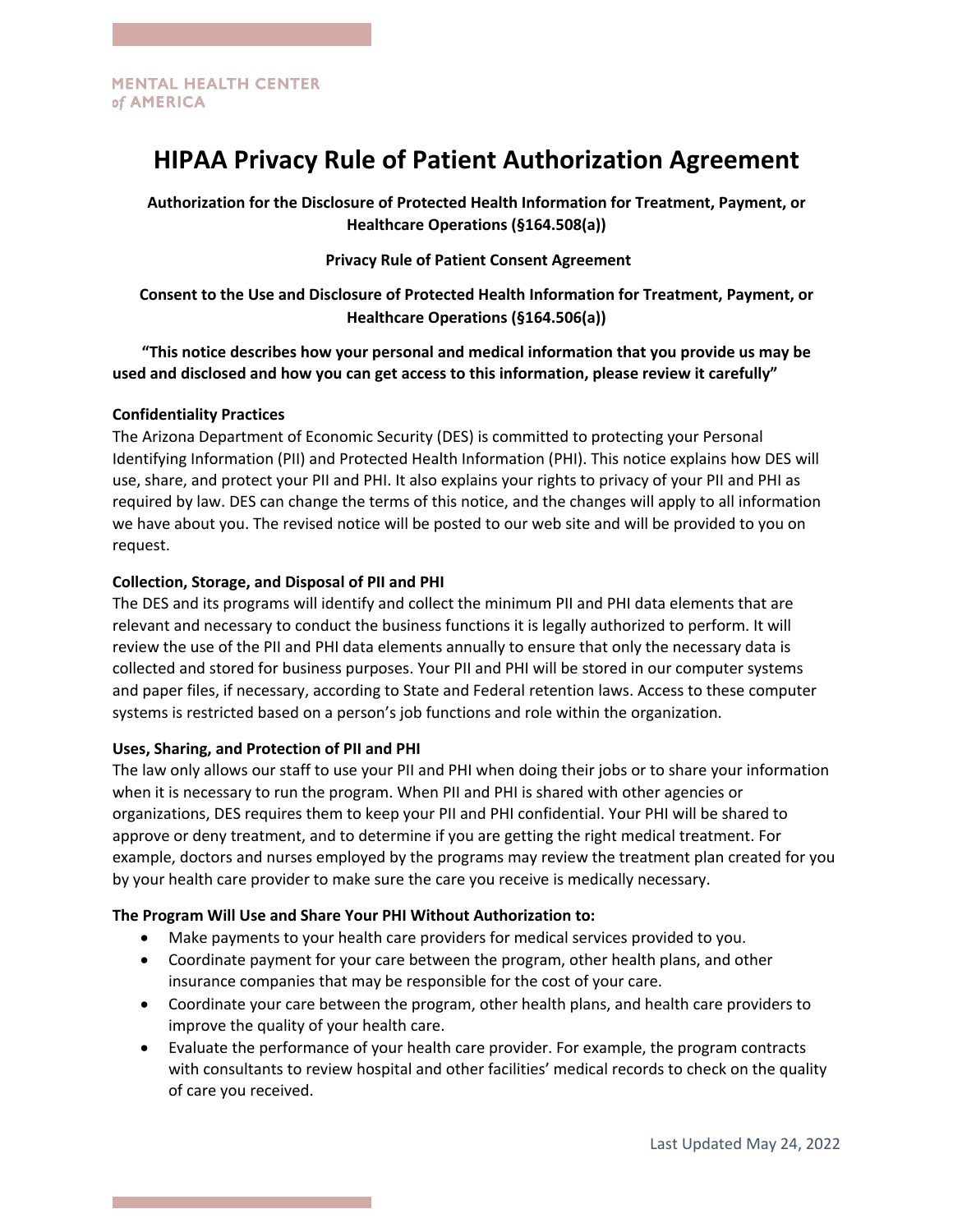#### **MENTAL HEALTH CENTER** of AMERICA

- Release information to its attorneys, accountants, and consultants so that the program is run efficiently and to detect and prosecute program fraud and abuse.
- Send you helpful information such as program benefit updates, free medical exams, and consumer protection information.
- Share information with other government agencies or organizations that provide benefits or services when the information is necessary in order for you to receive those benefits or services.

## **The Program May Disclose Your PHI Without Authorization:**

- To public health agencies for activities such as disease control and prevention, problems with medical products or medications.
- If you are the victim of abuse, neglect or domestic violence.
- To health oversight agencies responsible for the Medicaid Program such as the U.S. Department of Health and Human Services and its Office of Civil Rights.
- In court cases or judicial and administrative hearings when required by law to run the program.
- To coroners, medical examiners, and funeral directors so they can carry out their jobs as required by law.
- To organizations involved with organ donation and transplantation, communicable disease registries and cancer registries.
- To entities authorized to conduct a research project.
- To prevent a serious threat to a person's or the public's health and safety.
- To the military if you are or have been a member of the armed services.
- To a correctional facility or law enforcement officials to maintain the health, safety, and security of the corrections systems, if you are held in custody.
- To workers' compensation programs that provide benefits for work-related injuries or illness without regard to fault.
- To law enforcement or national security and intelligence agencies, and to protect the President and others as required by law.

## **Uses and Disclosures of Protected Information Based on Your Written Authorization**

All other uses and disclosures will be made only with your written authorization. These may include:

- Most uses and disclosures of your psychotherapy notes will require your authorization.
- Any use or disclosure for marketing purposes will require your authorization.
- Any use or disclosure that would constitute a sale of your information will require your authorization.

### **Your Other Rights Concerning Your PII and PHI Includes the Right to:**

- See and get copies of your records. You may be charged a fee for the cost of copying your records.
- Request to have your records amended or corrected if you think there is a mistake. You must provide a reason for your request.
- Receive a list of disclosures. This list will not include the time that information was disclosed for treatment, payment or health care operations covered under the law. The list will not include information provided to you or your family directly, or information that was sent with your authorization.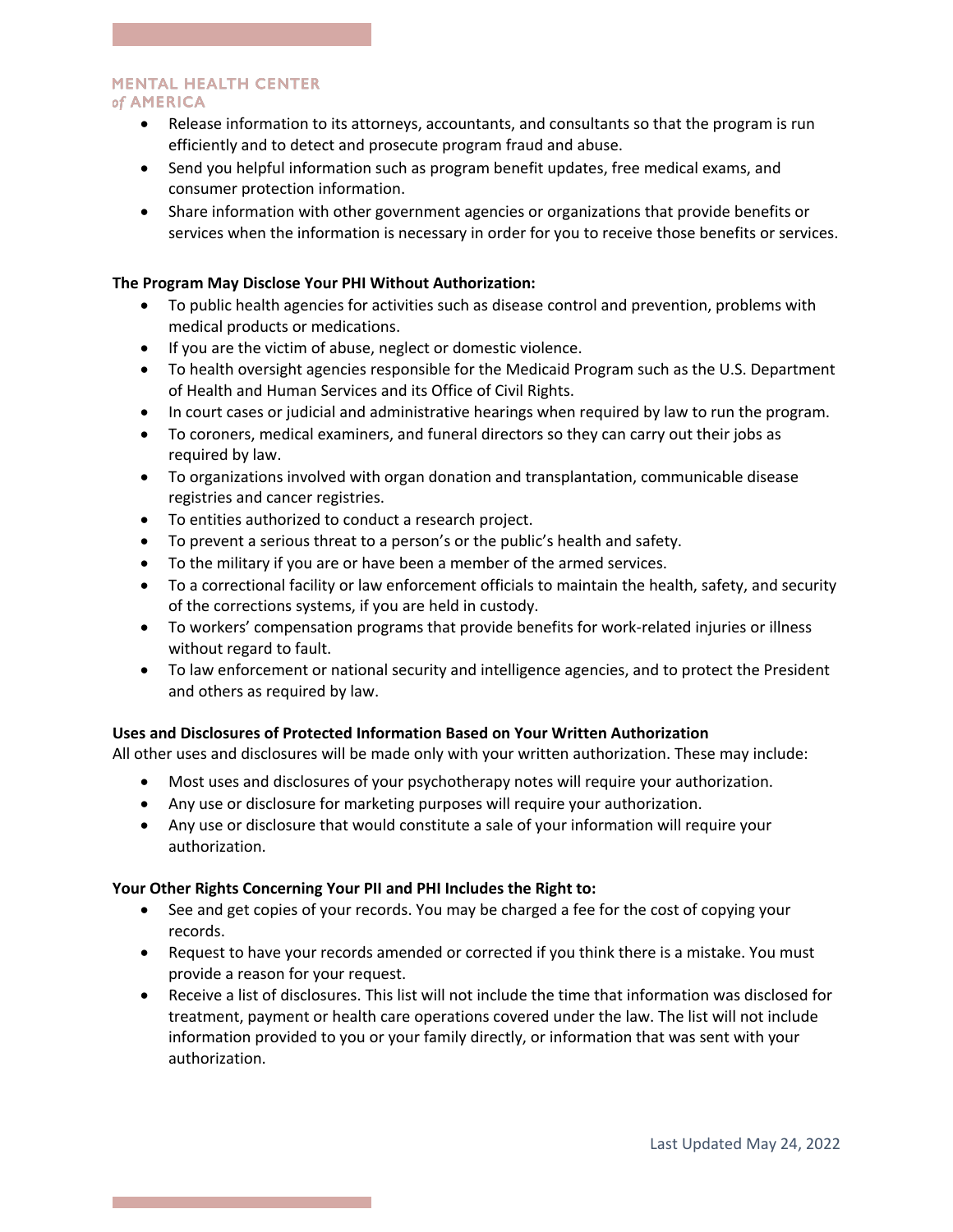### **MENTAL HEALTH CENTER** of AMERICA

- Further restrict uses and disclosures of your PII and PHI. You must tell DES what information you want to limit and to whom you want the limits to apply. DES is not required to agree to the restriction.
- Cancel authorizations previously provided by you to DES. This cancellation, however, will not affect any information that has already been shared.
- Receive a written notification in the event of a breach of your protected information.
- Choose how the program communicates with you in a certain way or at a certain place.
- Opt out of receiving fundraising communications.
- File a complaint if you do not agree with how DES has used or disclosed information about you.
- Receive a paper copy of this notice at any time.

## **ANY REQUEST YOU MAKE TO DES MUST BE IN WRITING How to Contact DES Regarding Your Privacy Rights:**

- Mail all written forms, requests and correspondence to:
- Arizona Department of Economic Security
- Chief Privacy Officer
- Mail Drop 1292
- 1789 W. Jefferson
- Phoenix, AZ 85007
- The Privacy Officer may deny your request to look at, copy or change your records. If DES denies your request, DES will send you a letter that tells you why your request is being denied and if you can request a review of that denial.

# **How to File a Complaint:**

- You may file a complaint with DES or the U.S. Department of Health and Human Services-Office of Civil Rights:
- *(You will not be retaliated against for filing a complaint)*
- Send correspondence to:
- Arizona Department of Economic Security
- Chief Privacy Officer
- Mail Drop 1292
- 1789 W. Jefferson
- Phoenix, AZ 85007
- **OR**
- *For HIPAA Complaints involving PHI*
- Department of Health and Human Services
- 200 Independence Avenue, SW
- HHH Building, Room 509F
- Washington, D.C. 20201
- *For Privacy Complaints involving PII* HHS Privacy Act Officer 200 Independence Avenue, SW HHH Building - Suite 729H Washington, D.C. 20201
- **For More Information:**
- If you have any questions about this notice or need more information, please contact the DES Privacy Officer. DES may change its Notice of Privacy Practices. Any changes will apply to information DES already has, as well as any information DES may get in the future. A copy of any new notice will be